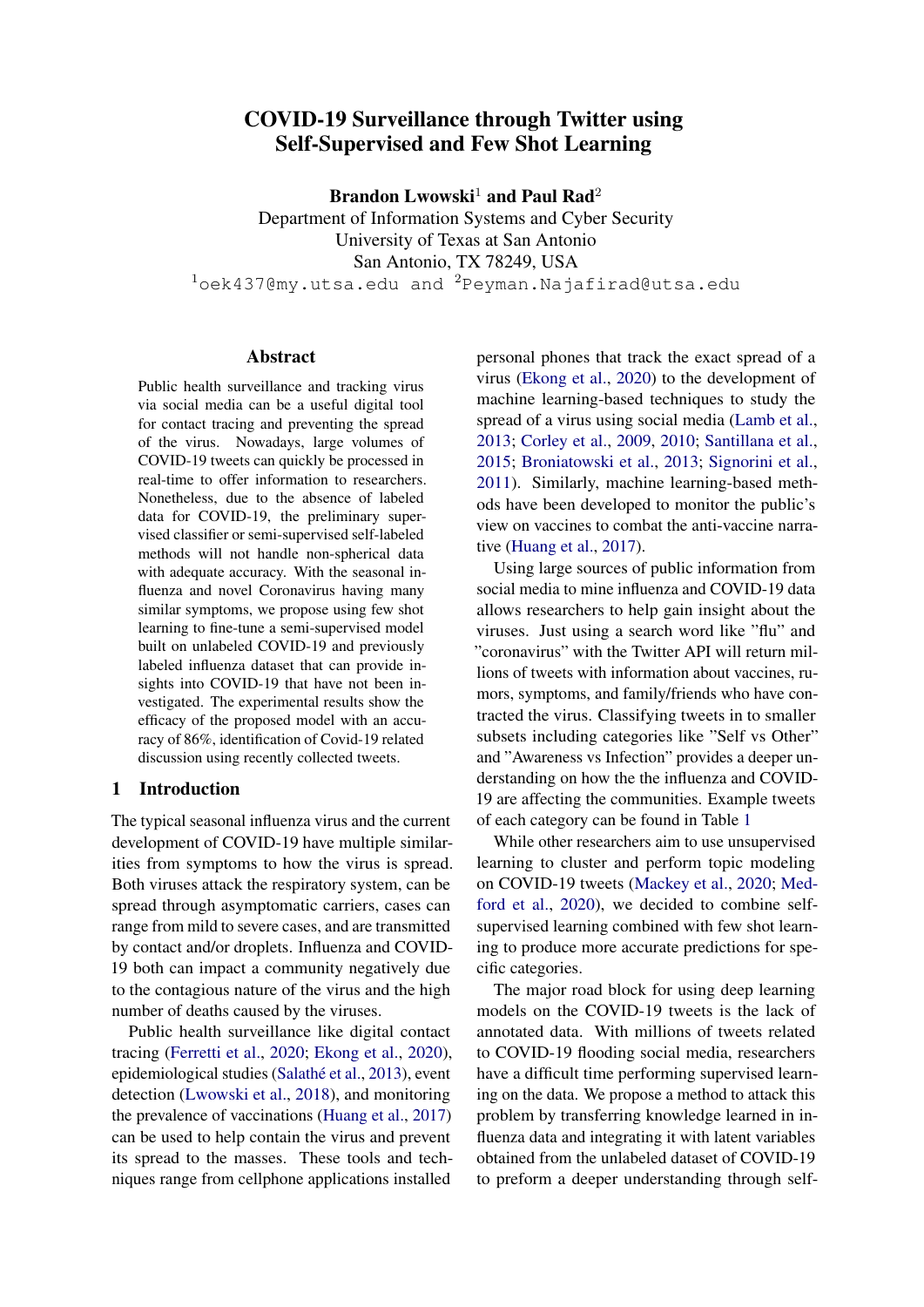<span id="page-1-0"></span>

| Category         | <b>Tweet</b>                                                                                                                                                                                                                                                                                                                                                                                                                                                                                 | Importance                                                                                                                                                                                                                                                                                                                  |
|------------------|----------------------------------------------------------------------------------------------------------------------------------------------------------------------------------------------------------------------------------------------------------------------------------------------------------------------------------------------------------------------------------------------------------------------------------------------------------------------------------------------|-----------------------------------------------------------------------------------------------------------------------------------------------------------------------------------------------------------------------------------------------------------------------------------------------------------------------------|
| <b>Related</b>   | - Is US using this HIV antiretroviral drug to treat corona. Seems<br>this is very successful in treating patients in Kerala, India and<br>they have high success rate #coronavirus #CoronavirusUSA<br>- GREAT NEWS! Mom just woke up and asked for soup. She's<br>eating soup and drinking water, dad is still on the vent fighting<br>the fight #COVID19                                                                                                                                    | Be able to classify the tweets into Related tweets allows re-<br>searchers to filter out tweets that mention COVID-19 in order<br>to attract consumers (Click Bait).                                                                                                                                                        |
| <b>Awareness</b> | - U.S. Citizens that are NOT showing #COVID19 symptoms<br>are PLEADING to be let off cruise ship that has #Coronavirus<br>infected passengers on it. I Wonder if these same passengers<br>spoke up when all those images of Mothers & amp; Kids being<br>seperated &<br>- #COVID19 is such a public health threat because the virus<br>can be transmitted by individuals who are infected, but are not<br>showing symptoms.                                                                  | Tweets that are classified as Awareness is beneficial to re-<br>searchers when not wanting to look at information regarding<br>users actually becoming infected with the virus. These topics<br>can include perception of masks, rumors of vaccines, etc.                                                                   |
| <b>Infection</b> | - I'm absolutely broken! This morning I found out my bio<br>mom (who lives in the UK) is infected; also has pneumonia.<br>Her medical team has said to "prepare for worst case scenario."<br>Well, here we are! She's going to die alone with her entire<br>family in another country. F YOU #COVID19<br>- So my 80yo old dad tested positive. He is now on a ventilator.<br>I need all your prayers that he pulls through this. #Covid19<br>#CoronaVirus                                    | When using Social Media for public health surveillance and<br>contract tracing. Having a classifier that can accurately classify<br>tweets as a positive case can be extremely beneficial in discov-<br>ering hotspots for the virus as well as other people they may<br>have came in contact with                          |
| <b>Vaccine</b>   | - @siggyflicker I understand that, but unless the clinical studies<br>are throughly completed (hopefully sped up), we have to con-<br>tinue to be cautious - even then, unfortunately it's still not a vac-<br>cine that will prevent the contraction and spread of #COVID19<br>- I'm tired of hearing all the scary stuff about the virus. The<br>news needs to include what strides we are making in treatments,<br>a vaccine, or even a cure. #COVID-19 #coronavirus #Coron-<br>avirusUSA | Tweets aimed around the topic of Vaccines has present and<br>future applications. In the present it allows researchers to inves-<br>tigate misinformation and/or the public perception of vaccines.<br>In future research we can further classify these tweets into Intent<br>to Receive or Already has Received a vaccine. |

COVID-10 Tweets

Table 1: Example COVID-19 Tweets from the Coronavirus Tweets Dataset [\(Lamsal,](#page-7-7) [2020\)](#page-7-7). Also provided in the table is a brief explanation of why the specific category is important to understanding multiple aspects of COVID-19. These categories allow researchers to study the virus at a more granular level.

supervised classification. The main contribution of this paper is three-fold:

- We propose a self-supervised learning algorithm to monitor COVID-19 Twitter using an autoencoder to learn the latent representations and then transfer the knowledge to COVID-19 Infection classifier by fine-tuning the Multi-Layer Perceptron (MLP) using few shot learning.
- We evaluate the utility of Twitter data for COVID-19 surveillance by training the 4 four binary models, in a computing environment provided by Jetstream [\(Stewart et al.,](#page-7-8) [2015\)](#page-7-8), to classify tweets into 4 different categories, related to COVID-19, COVID-19 Infection, COVID-19 Self/Others Infection, and COVID-19 Vaccine.
- Lastly but not least, we transfer a pre-trained influenza MLP classifier to fine-tune the accuracy of the self-supervised model.

# 2 Methodology

In this section, we explain the set-up of our study and motivate the core components of the proposed COVID-19 self-supervised learning with less labeled COVID-19 data. We begin with the introduction of our three datasets and data annotation strategy in Section 2.1 and follow by describing the core components of our self-supervised learning, as shown in Figure 1. We first learn how to generate the latent representation of unlabeled COVID-19 tweets using self-supervised Convolutional Autoencoder model in Section 2.2. Subsequently, design our COVID-19 supervised downstream task with a pre-trained Influnza classification, due to symptom similarities, and fine-tuning of the model using COVID-19 Few shot learning in Section 2.3 and 2.4. We finally present our results and evaluation metrics in Section 3 followed by discussion and conclusion in Section 4.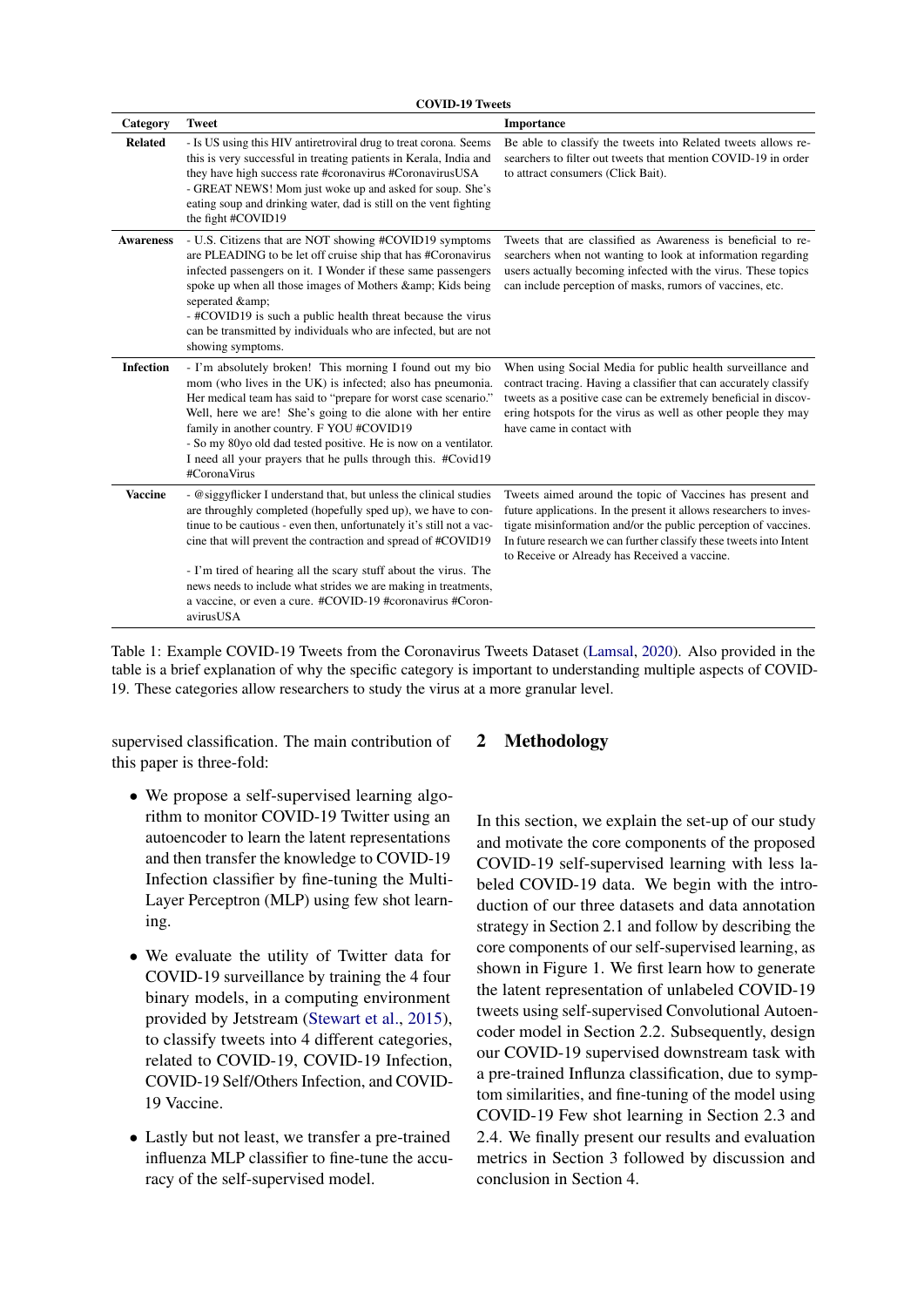<span id="page-2-0"></span>

Figure 1: The proposed pipeline of self-supervised learning for COVID-19. The COVID-19 latent features are learned through the Autoencoder Convolution network to solve a predefined pretext objective. After self-supervised pretext training finished, the learned latent variables serve as a pre-trained model and are transferred to the downstream tasks by finetuning the Multi-Layer Perceptron(MLP) using few shot learning models after transferring knowledge learned from Influenza labeled dataset. The performance on the downstream objective is used to evaluate the quality of the learned features.

#### <span id="page-2-1"></span>2.1 Datasets and Data Annotation

We make use of three datasets: Coronavirus [\(Lam](#page-7-7)[sal,](#page-7-7) [2020\)](#page-7-7) for self-supervised pre-task learning using Convolution Autoencoder, FluTrack [\(Lamb](#page-7-2) [et al.,](#page-7-2) [2013\)](#page-7-2), and FluVacc [\(Huang et al.,](#page-6-2) [2017\)](#page-6-2) for training the influenza classifiers.

In order to use few-shot learning, an annotated COVID-19 dataset must be used to fine tune the overall model. The dataset collected by Lamsal et al [\(Lamsal,](#page-7-7) [2020\)](#page-7-7) provides us with a large amount of data for analysis and predictions. a subsample of 500k tweets are used from this dataset to train the autoencoder. To obtain accurate annotations for this dataset, all tweets are shuffled and randomly sampled 25 times with a size of 100 tweets. Each sample is then distributed to 3 different annotators. Each annotator is asked to answer 4 questions about the tweet corresponding to the 4 categories we hope to classify. Only tweets where at least 2 annotators agree on the label are used for training and testing. A breakdown of each task and total number of tweets can be found in Section [3.4.](#page-5-0)

The previous work done by Lamb et al. and Huang et al. provided annotated datasets that allow us to implement supervised deep learning models. The FluTrack dataset provides 3 different classification labels: is the tweet related to the influenza or not, is the tweet talking about awareness or infection of the flu, and finally is the tweet about the user

or about someone else.The FluTrack dataset consisted of 11,990 tweets collected from years 2009 through 2012. The FluVacc dataset also has 3 classification labels: is the tweet about the vaccine or not, does the tweet contain intent to get the vaccine or not, and lastly does the tweet have information saying the user already received the vaccination or not. The FluVacc consisted of 10,000 total annotated tweets. The provided tweet labels are not mutually exclusive meaning a tweet can belong to multiple categories. In the example of "My mom caught the flu, hopefully i dont catch it..." can be classified as Infection and Other.

#### 2.2 Convolutional Autoencoder

Most of the self-supervised techniques for latent text representation rely on Transformer architectures that predict the next token. In this study, we generate Coronavirus (Lam-sal, 2020) latent text representation by utilizing Convolutional Autoencoder. Autoencoders are a special category of deep neural networks that are deliberately programmed to make output as close as possible to input. Instead of training to predict y given input x, the network will be trained in an unsupervised approach to replicate its own input x. The autoencoder, in figure [1,](#page-2-0) is composed of 2 parts, the encoder and decoder. The job of the encoder is to compress the data into the latent space and the decoder takes the latent space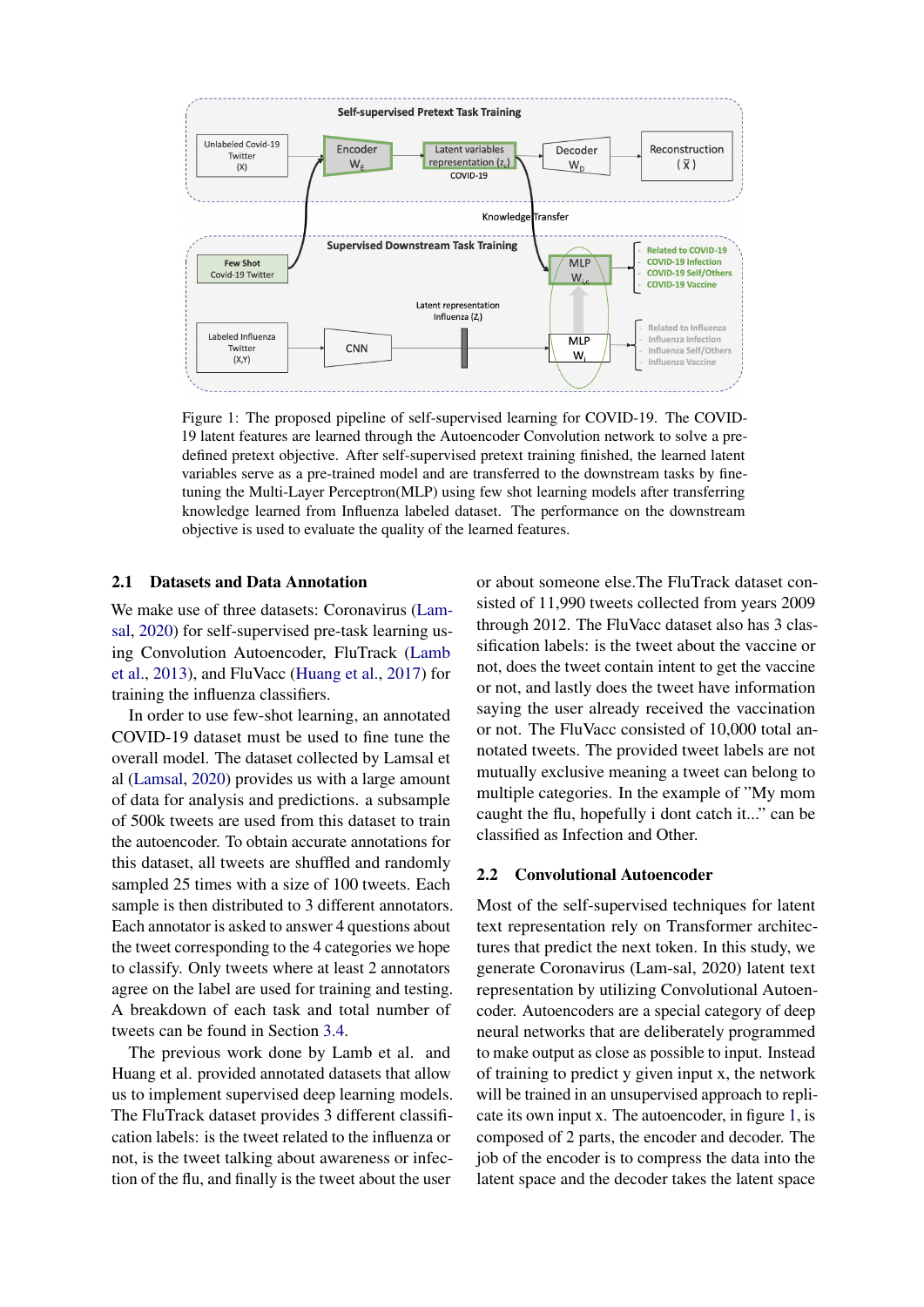as its input and attempts to reconstruct the original input. To simplify the autoencoder, we define it as a composite function, Equation [1,](#page-3-0) with the encoder  $E$  and decoder  $D$  with a loss function defined to minimize the difference between the input,  $X$ , and the output,  $\bar{X}$ .

<span id="page-3-0"></span>
$$
\min(\bar{X} - X) = (D(E(X)) - X) \tag{1}
$$

Once an autoencoder is trained for Coronavirus dataset, the latent variable  $z$  can be used to extract important features for COVID-19 tweets. As shown in figure [1,](#page-2-0) both the encoder and decoder are convolutional neural networks. We pass the vectorized tweet through a word embedding, the word embedding layer converts every word of the tweet into an n-dimensional vector. This converts the input dimensions into 2-D that can be fed to the Convolutional Autoencoders for our task.

Hadifar et al. [\(Hadifar et al.,](#page-6-6) [2019\)](#page-6-6) also uses an Autoencoder in order to help classify text. They also use the Autoencoder to pre-train the encoder, but instead of classifying text, they use KNN for clustering similar text with the learned latent space. Their claims support the use of Autoencoders to achieve a deeper understanding of short texts such as tweets.

The word embedding used in our research was the GloVe 50d trained on 6 billion words from Wikipedia[\(Pennington et al.,](#page-7-9) [2014\)](#page-7-9) with a max tweet length of being 50 words. The max length of the tweet was decided by calculating 2 standard deviation greater than the mean allowing more than 95% of the tweets to not be altered in size. And tweets that are less than 50 words are post padded with 0's, representing no word being present.

The next step in the encoder consists of three different 1 dimensional convolutions with kernel sizes of 2,3 and 4. These three operations are grouped together in Table [2.](#page-3-1) This allows the encoder to learn 2,3 and 4 word relationships which is important in encoding meaning and semantics into the latent space. The outputs from each of the 3 convolutional layers are passed through an activation function (ReLU) and concatenated together. One more convolutional layer is used as well as a ReLU layer before flattening the output. The output of the flattened layer is the latent space which is half the size of the original input. The encoder ends at the Flatten layer in Table [2](#page-3-1) and thus start the process of the decoder.

The output (latent space  $z_c$ ) of the encoder is

<span id="page-3-1"></span>

| <b>Auto Encoder</b>    |                     |         |  |  |  |
|------------------------|---------------------|---------|--|--|--|
| Layer (type)           | <b>Output Shape</b> | Param#  |  |  |  |
| <b>Input Layer</b>     | (None, 50)          | 0       |  |  |  |
| <b>Embedding Layet</b> | (None, $50, 50$ )   | 750050  |  |  |  |
| Conv1D (bigrams)       | (None, 50, 16)      | 1616    |  |  |  |
| $Conv1D$ (trigrams)    | (None, 50, 16)      | 2416    |  |  |  |
| Conv1D (4-grams        | (None, 50, 16)      | 3216    |  |  |  |
| Concatenate            | (None, 50, 48)      | 0       |  |  |  |
| Conv1D                 | (None, 50, 25)      | 3625    |  |  |  |
| Flatten                | (None, 1250)        | 0       |  |  |  |
| Reshape                | (None, $50, 25$ )   | 0       |  |  |  |
| Conv1D (bigrams)       | (None, 50, 16)      | 816     |  |  |  |
| Conv1D (trigrams)      | (None, 50, 16)      | 1216    |  |  |  |
| Conv1D (4-grams        | (None, 50, 16)      | 1616    |  |  |  |
| Concatenate            | (None, 50, 48)      | 0       |  |  |  |
| Conv1D                 | (None, 50, 32)      | 4640    |  |  |  |
| Conv1D                 | (None, 50, 15000)   | 1455000 |  |  |  |
| Softmax                |                     |         |  |  |  |
|                        |                     |         |  |  |  |

Table 2: The architecture, output shapes, and number of trainable parameters for the Auto Encoder.

then used as the input to the decoder. Similar operations are performed in order to reverse the operations and reconstruct the original vector/tweet. If the decoder can accurately reconstruct the original input then the latent space has learned and encoded the right information in a compressed format.

The decoder begins with the latent space being reshaped into a 2 dimensional vector. A convolution of 2,3,4 are performed on the latent space. The outputs are passed through the ReLU activation and concatenated in the same manner as the encoder. Where the decoder differs from the encoder is the final layer. The output of the final convolutional layer is passed through the softmax activation function. By minimizing the difference between the input vector and reconstructed vector we achieve our goal of generating Tweet latent representation. Once the Autoencoder is trained on Cornonavirus data,the decoder can be removed from the network, leaving the encoder and latent space to be used as its own model.

#### 2.3 Influenza Classification

A similar CNN architecture found in Kim et al. CNN for text classification is used to train a influenza tweet classifier [\(Kim,](#page-7-10) [2014\)](#page-7-10). The influenza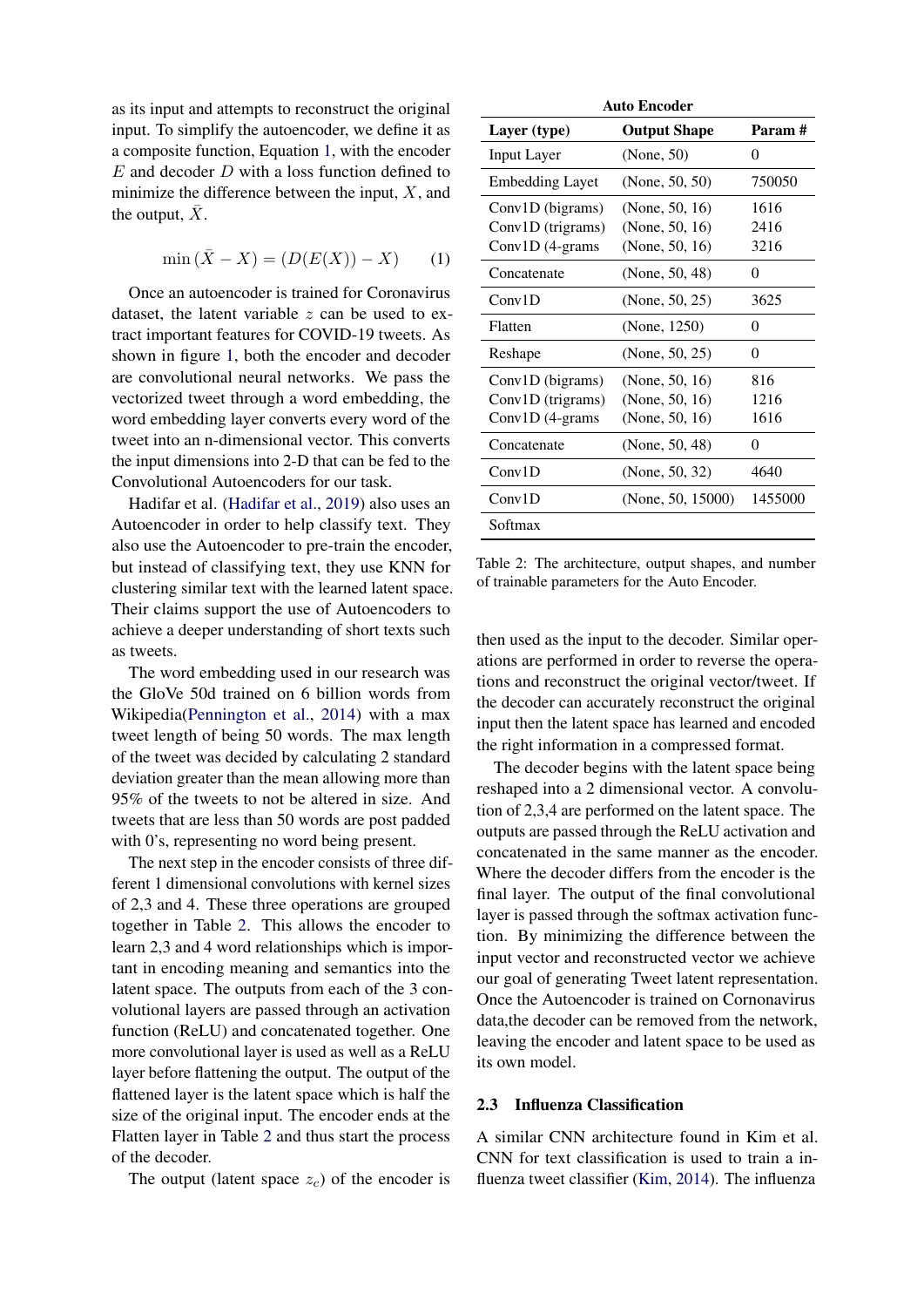tweets are transformed to vectors using the same word embeddings in the auto encoder. During training a latent representation is learned,  $Z_i$ , from the convolutions of size 3,4 and 5 words. The latent representation is then passed to the Multi-Layer Perceptron, MLP  $W_i$ , and is trained with supervision to predict the correct label  $Y$ . In Figure [1,](#page-2-0) this can be seen on the lower section of the image. A description of each label is discussed in detail in Section [2.1.](#page-2-1) The accuracy of the influenza classifier is discussed in Section [3.4](#page-5-0) as well as Table [3.](#page-4-0)

# 2.4 Few-Shot Classification

A large influence for our research comes from Bowman et al. [\(Bowman et al.,](#page-6-7) [2015\)](#page-6-7). Bowman et al. takes the parameters of a model that was trained on one dataset and trains a new model using a portion of the new dataset. Bowman et al. suggests that by introducing a corpus that is high quality, it can be used to transfer knowledge and learn sentence meanings that can improve downstream text classification tasks.

At this point we have 2 trained models, the autoencoder for COVID-19 tweets and the influenza tweet classifier for the 6 categories. We want to use as much knowledge learned in the COVID-19 latent representation and Influenza MLP layer to accurately predict on COVID-19 classification tasks, with limited COVID-19 labeled data. We accomplish this task with few-shot learning with a warm start. This is a similar methodology to Dirkson et al. [\(Dirkson and Verberne,](#page-6-8) [2019\)](#page-6-8). They use the ULMfit to transfer knowledge between health and twitter data [\(Howard and Ruder,](#page-6-9) [2018\)](#page-6-9). Where we differ from the ULMfit learning is we completely freeze the encoders parameters and only allow the MLP to be trained.

The same process used for the influenza classifier is used for the COVID-19 classifier. The encoder  $W_e$  and latent variable z are frozen and the decoder is removed.  $MLP_{i,c}$  is appended to  $z$  and used to classify COVID-19 tweets. If this model were trained from a cold start, the weights of  $MLP<sub>i,c</sub>$  would be randomly assigned during the first epoch of training and adjusted from there. This prevents any classification knowledge being transferred from the influenza to the COVID-19 tweets. Instead, the weights of  $MLP_i$  are used to initialize the weights of  $MLP_{i,c}$ . This warm start training allows the model to use knowledge from the the influenza training. We can then train the model with the few labeled COVID-19 tweets and fine tune the model for the downstream task of classifying all COVID-19 tweets.

# 3 Results

In table [3,](#page-4-0) the accuracy of the influenza, COVID-19 trained on a cold start, and COVID-19 trained with the weights initialized with the influenza MLP (COVID\*) are given for each of the 4 tasks. The task of Received and Intent are removed from the COVID-19 classifiers since there are no vaccines currently available for the virus.

<span id="page-4-0"></span>

| Accuracy          |           |              |          |  |  |  |
|-------------------|-----------|--------------|----------|--|--|--|
| <b>Categories</b> | Influenza | <b>COVID</b> | COVID*   |  |  |  |
| Related           | .82/.76   | .96/.83      | .91/.86  |  |  |  |
| Aware, vs Infect. | .85/.70   | .97/.70      | .98/.73  |  |  |  |
| Self vs Other     | .79/.70   | .98/.81      | .96/.86  |  |  |  |
| Vaccine           | .98/.97   | .96/.80      | .97/0.72 |  |  |  |
| Intent            | .94/.82   | N/A          | N/A      |  |  |  |
| Received          | .91/.80   | N/A          | N/A      |  |  |  |

Table 3: Results for Influenza and COVID-19 Classifiers on the test set. Accuracies reported are in the format of (Train Acc./Test Acc. COVID column is the results from training the MLP from scratch (cold start), while COVID\* is the results from training the MLP by initializing the MLP with the influenza classifier weights.

| <b>Precision, Recall, F1</b> |              |               |  |  |  |  |
|------------------------------|--------------|---------------|--|--|--|--|
| <b>Categories</b>            | <b>COVID</b> | COVID*        |  |  |  |  |
| Related                      | .71/.70/.71  | .69/.77/.73   |  |  |  |  |
| Aware, vs Infect.            | .69/.68/.68  | .73/.72/.73   |  |  |  |  |
| Self vs Other                | .81/.76/.77  | .86/.87/.86   |  |  |  |  |
| Vaccine                      | .771.73/74   | .67/0.65/0.66 |  |  |  |  |

Table 4: Macro Precision, Recall, and F1 for COVID-19 Classifiers. Statistics are reported in the format of P/R/F1. COVID column is the results from training the MLP from scratch (cold start), while COVID\* is the results from training the MLP by initializing the MLP with the influenza classifier weights.

#### 3.1 Related

For classifying tweets into COVID-19 Related and COVID-19 Non-Related, we took a sub sample COVID-19 Tweets and a sub sample of influenza related tweets and combined them into one dataset. We trained the classifier on 1000 influenza and 400 COVID-19 tweets but, tested on 4000 influenza and 1400 COVID-19 tweets. A training accuracy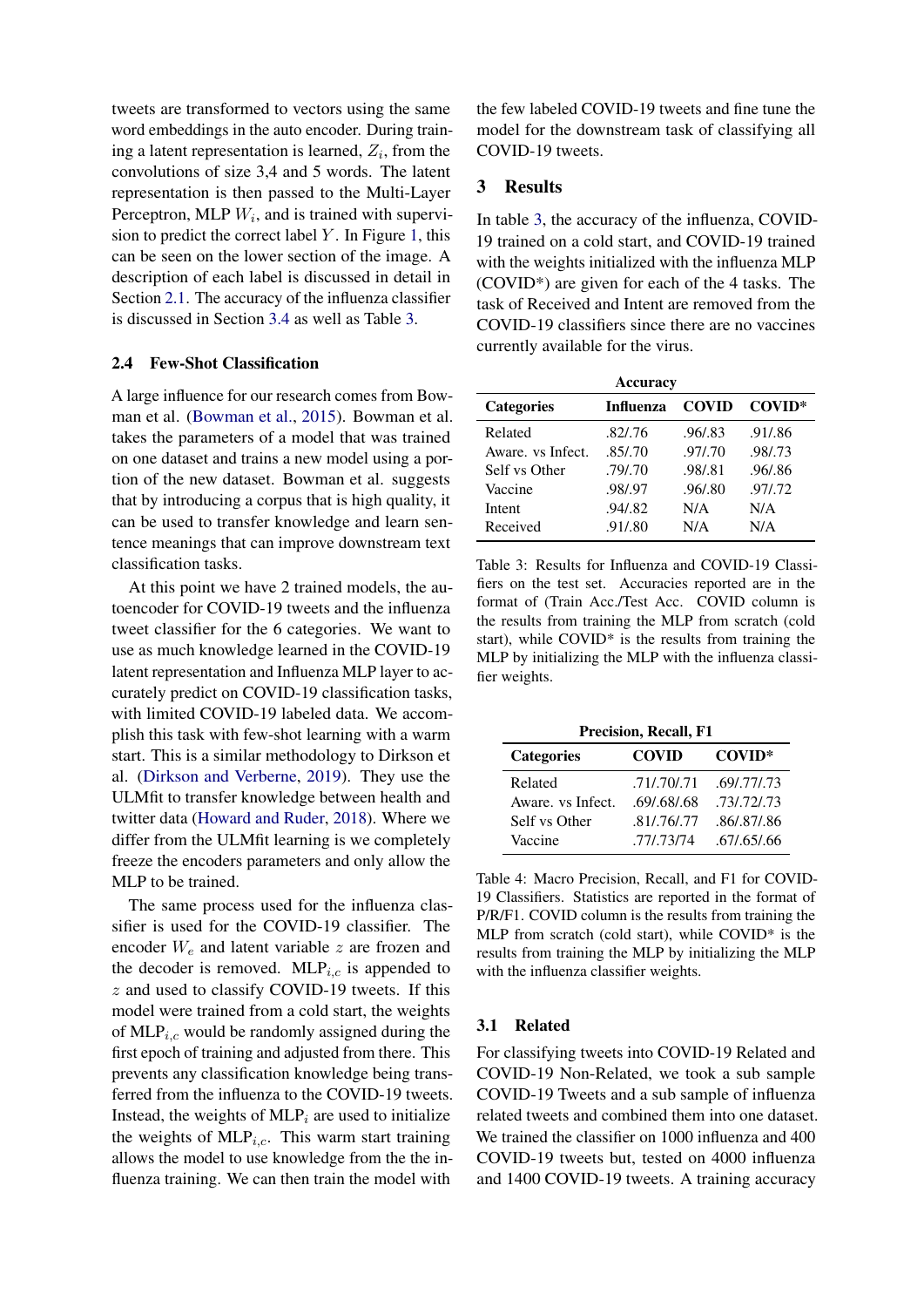of 91% and testing accuracy of 86% were achieved as well as a precision score of 0.69, a recall score of 0.77 and a F1 score of 0.73. The same train and testing are done on the cold start model but achieved a higher train but lower test accuracy with a precision score 0.71, recall score 0.70 and a F1 score of 0.71. The COVID-19 MLP initialized with the influenza MLP outperforms the the cold start on 3 out of the 5 statistics including a 3% increase on test accuracy.

# 3.2 Awareness Vs Infection

Awareness vs Infection can be seen as a binary classification problem. We classified each COVID-19 into 2 more subcategories, is the twitter user aware of the virus or are they talking about themselves or others being infected. We trained the classifier with 250 awareness and 250 infection tweets and tested on 450 tweets in each category. An accuracy of 98% on the train set and 73% on the test set were achieved as well as a precision score 0.73, a recall score of 0.72 and a F1 score 0.73. The same training and testing were carried our on the cold start model but achieved a lower training and lower testing accuracy with a precision score 0.69, recall score 0.68 and an F1 score of 0.68. The COVID-19 MLP initialized with the influenza MLP outperforms the the cold start on all accuracy statistics including a 3% increase on test accuracy.

## 3.3 Self Vs Other

In self vs other, we try and classify the infection tweets into further categories. We would like to clarify whether the post is about the author, or if the author is concerned about the COVID-19 infection of others. We trained the classifier on 55 tweets labeled "Other" and 20 tweets labeled as "Self". The test set consisted of 45 tweets labeled "Other" and 30 tweets labeled "Self". An accuracy of 98% on the train set and 86% on the test set were achieved as well as a precision score of 0.86, a recall score of 0.87, and a F1 score of 0.86. The same training and testing were carried our on the cold start model but achieved a lower training and lower testing accuracy with a precision score 0.81, recall score 0.76 and a F1 score of 0.77. The COVID-19 MLP initialized with the influenza MLP outperforms the the cold start on 4 out of the 5 statistics including a 5% increase on test accuracy.

# <span id="page-5-0"></span>3.4 Vaccine

The last category was Vaccine related tweets. We would like to clarify whether the post is about vaccine or cure, or whether it is about certain facets of the virus. The train set had 65 non vaccine related tweets and 35 vaccine related tweets. The test set had 60 non vaccine and 35 vaccine tweets. An accuracy of 97% for train and 72% on the test as well as a precision score of 0.67, a recall score of 0.65, and a F1 score of .66. The same train and testing are done on the cold start model but achieved a lower train but higher test accuracy with a precision score 0.77, recall score 0.73 and a F1 score of 0.74. The COVID-19 MLP initialized with the influenza MLP was outperformed by the cold start on 4 out of the 5 statistics including a 8% decrease on test accuracy.

## 4 Discussion and Conclusion

Diving further into the data and investigating how the classifiers could be improved, the first step would be to improve the quality of the tweets labels. Several tweets in the related category had mislabeled gold labels. For example, *"@berniesanders thank you so very much @berniesanders for giving us hope as a nation for and end to this joke of a presidency thank you for all the fund raising and support that you have done for our country in the age of covid19 and good sir"* was given the gold label of not related to covid when the model predicted it was. The overall theme was presidential candidate Bernie Sanders, but it was still related to COVID-19. Another example, *"tell congress to put people first, demand paid sick leave for our most vulnerable workers covid-19"*. This tweet should be labeled awareness but was given the gold label of infected. This tweet should be labeled as "Awareness" but was given the gold label of "Infected". With more time to weed out accurate labels and provide higher quality data to the classifier would increase overall accuracy across the board. In future research we aim to use services like Amazon Mechanical Turk to label more data for us.

Our self-supervised methodology for classifying COVID-19 tweets with fewer labeled data has been developed to overcome the challenges of labeling massive COVID-19 Tweet data. At the time of this research, labeled COVID-19 datasets for supervised learning were not readily available. That being said, to achieve maximal results, providing the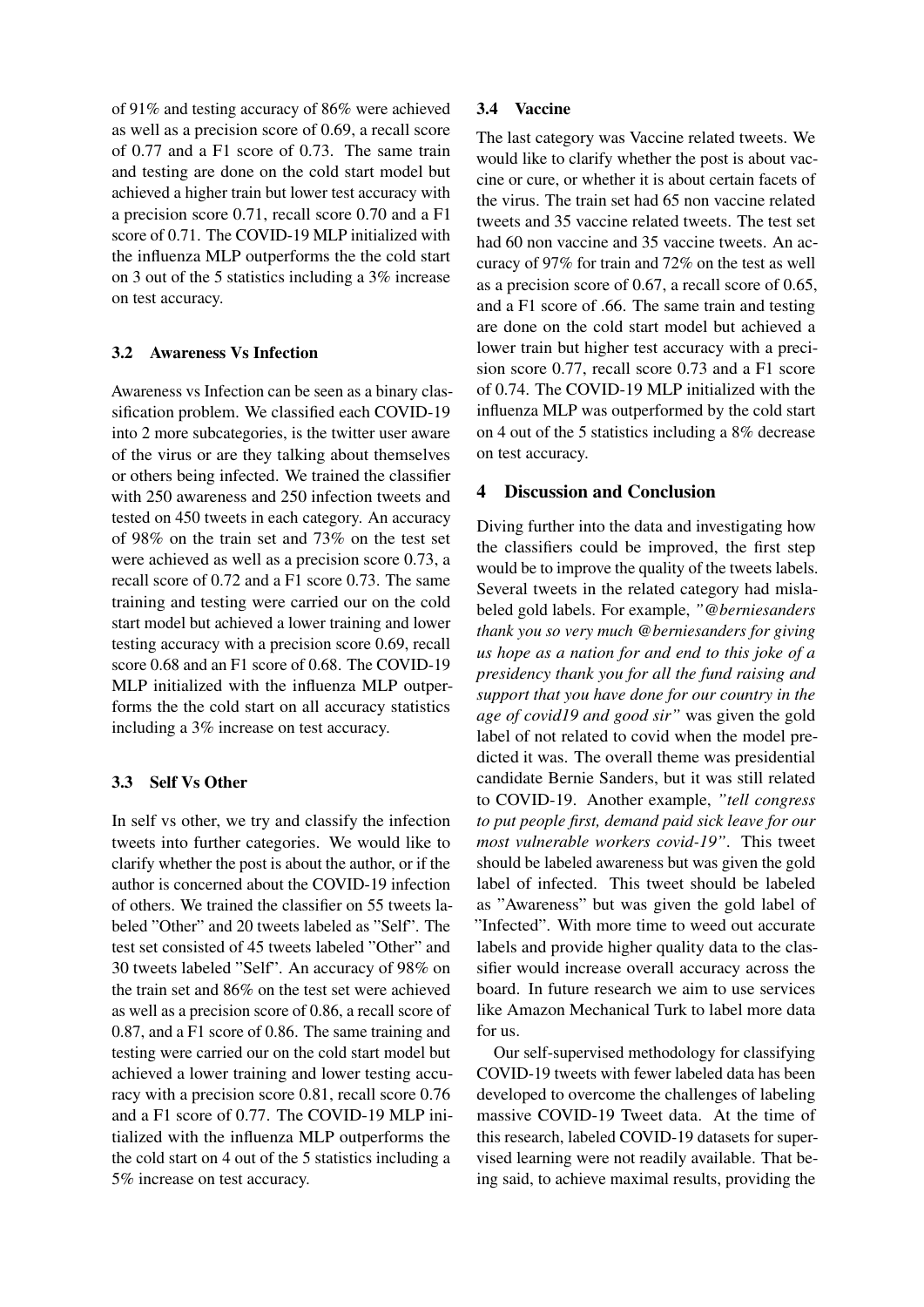deep learning models with large amounts of high quality annotations for learning would be ideal. Nevertheless, with unlabeled data available and small amount of annotated tweets, our research demonstrates that we can transfer knowledge from unsupervised latent representation and high quality datasets to similar domain classifiers using selfsupervision and few shot learning.

Lastly, our original hypothesis of influenza tweets and COVID-19 tweets being extremely close in context was not entirely true. While COVID-19 and Influenza tweets have a lot of similarities there also exists differences in the themes of the tweets. Twitter users tend to flood their timelines with posts and re-posts of the politics, rumors, misinformation and news related to COVID-19 rather than symptoms and infections.

Looking at the results for each category, leveraging the COVID-19 self-supervised pretext training to produce COVID-19 latent representations from unlabeled data for supervise downstream COVID-19 classifier shows promising results. Although the test accuracy of classifier can still be improved, the warm start of COVID-19 outperforms the cold start model on 3 out of 4 tasks in terms of the expected accuracy , precision , recall and f1. With this experiment we show that using high quality annotated data in a similar domain, can be used with self-supervision and few shot learning to train classifiers on data where labels are limited. Rather than starting from scratch we can initialize the weights on the MLP with the knowledge learned during supervised training. We believe that the architecture and methodology provided in this research show that using self supervision and few-shot learning can overcome some of the challenges of data with limited annotations. Using the proposed model to label tweets can assist future researchers to investigate COVID-19 tweets at a more granular level.

## Acknowledgements

This work is partly supported by a grant from the Intelligence Community Centers for Academic Excellence (IC CAE) Program and the Open Cloud Institute at University of Texas at San Antonio (UTSA). The authors gratefully acknowledge the use of the services of Jetstream cloud.

# References

- <span id="page-6-7"></span>Samuel R. Bowman, Gabor Angeli, Christopher Potts, and Christopher D. Manning. 2015. [A large anno](https://doi.org/10.18653/v1/D15-1075)[tated corpus for learning natural language inference.](https://doi.org/10.18653/v1/D15-1075) In *Proceedings of the 2015 Conference on Empirical Methods in Natural Language Processing*, pages 632–642, Lisbon, Portugal. Association for Computational Linguistics.
- <span id="page-6-5"></span>David A Broniatowski, Michael J Paul, and Mark Dredze. 2013. National and local influenza surveillance through twitter: an analysis of the 2012-2013 influenza epidemic. *PloS one*, 8(12):e83672.
- <span id="page-6-4"></span>Courtney Corley, Diane Cook, Armin Mikler, and Karan Singh. 2010. Text and structural data mining of influenza mentions in web and social media. *International journal of environmental research and public health*, 7(2):596–615.
- <span id="page-6-3"></span>Courtney Corley, Armin R Mikler, Karan P Singh, and Diane J Cook. 2009. Monitoring influenza trends through mining social media. In *BIOCOMP*, pages 340–346.
- <span id="page-6-8"></span>Anne Dirkson and Suzan Verberne. 2019. [Transfer](https://doi.org/10.18653/v1/W19-3212) [learning for health-related twitter data.](https://doi.org/10.18653/v1/W19-3212) In *Proceedings of the Fourth Social Media Mining for Health Applications (#SMM4H) Workshop & Shared Task*, pages 89–92, Florence, Italy. Association for Computational Linguistics.
- <span id="page-6-1"></span>Iniobong Ekong, Emeka Chukwu, and Martha Chukwu. 2020. Covid-19 mobile positioning data contact tracing and patient privacy regulations: Exploratory search of global response strategies and the use of digital tools in nigeria. *JMIR mHealth and uHealth*, 8(4):e19139.
- <span id="page-6-0"></span>Luca Ferretti, Chris Wymant, Michelle Kendall, Lele Zhao, Anel Nurtay, Lucie Abeler-Dörner, Michael Parker, David Bonsall, and Christophe Fraser. 2020. Quantifying sars-cov-2 transmission suggests epidemic control with digital contact tracing. *Science*.
- <span id="page-6-6"></span>Amir Hadifar, Lucas Sterckx, Thomas Demeester, and Chris Develder. 2019. [A self-training approach](https://doi.org/10.18653/v1/W19-4322) [for short text clustering.](https://doi.org/10.18653/v1/W19-4322) In *Proceedings of the 4th Workshop on Representation Learning for NLP (RepL4NLP-2019)*, pages 194–199, Florence, Italy. Association for Computational Linguistics.
- <span id="page-6-9"></span>Jeremy Howard and Sebastian Ruder. 2018. [Universal](https://doi.org/10.18653/v1/P18-1031) [language model fine-tuning for text classification.](https://doi.org/10.18653/v1/P18-1031) In *Proceedings of the 56th Annual Meeting of the Association for Computational Linguistics (Volume 1: Long Papers)*, pages 328–339, Melbourne, Australia. Association for Computational Linguistics.
- <span id="page-6-2"></span>Xiaolei Huang, Michael C Smith, Michael J Paul, Dmytro Ryzhkov, Sandra C Quinn, David A Broniatowski, and Mark Dredze. 2017. Examining patterns of influenza vaccination in social media. In *Workshops at the Thirty-First AAAI Conference on Artificial Intelligence*.